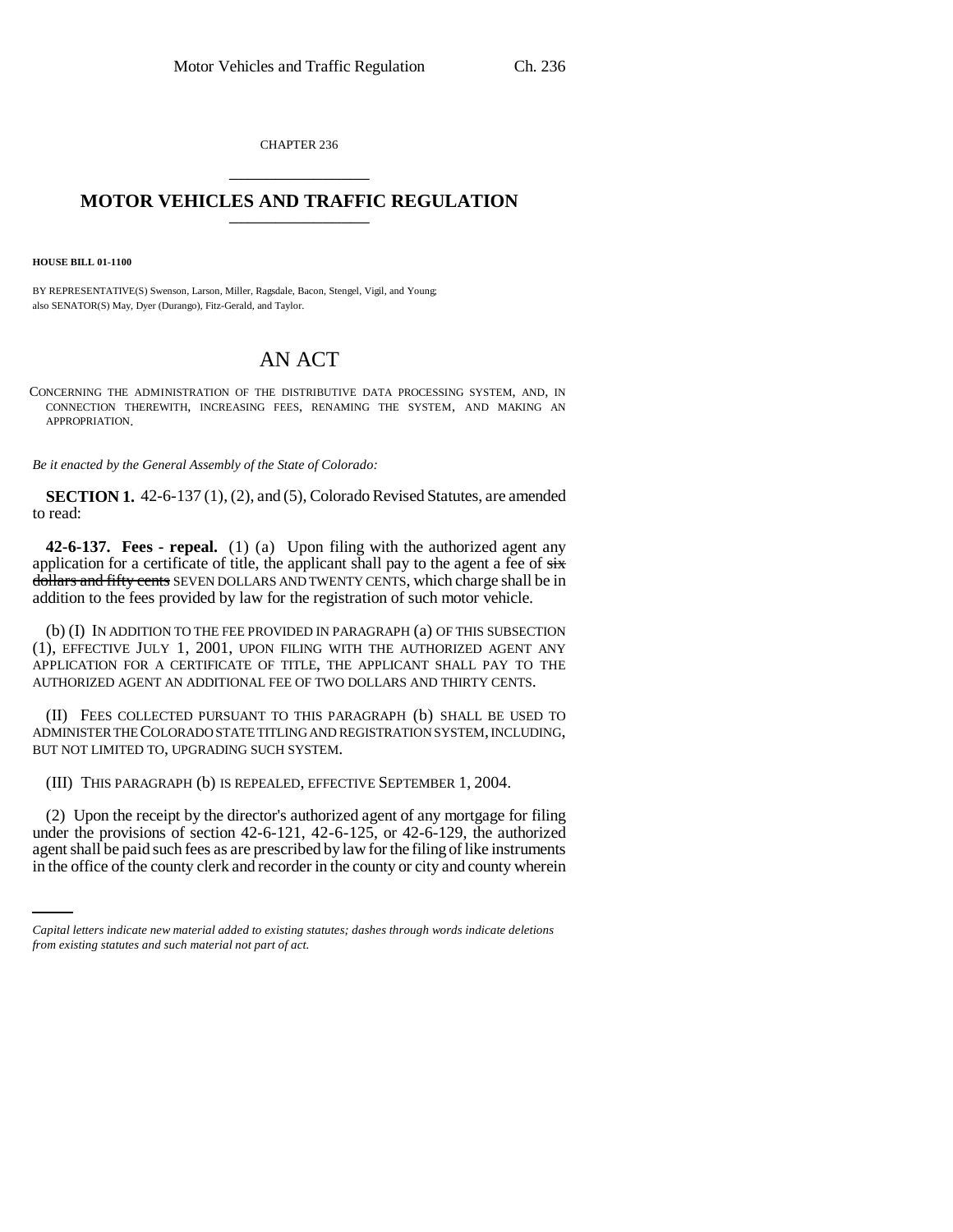## Ch. 236 Motor Vehicles and Traffic Regulation

such mortgage is filed and shall receive, in addition thereto, a fee of  $\frac{1}{5}x$  SEVEN dollars and fifty TWENTY cents for the issuance or recording of the certificate of title and the notation in the record of the director or the authorized agent of the existence of said mortgage.

(5) For the issuance of any copy of a recorded certificate of title, except as may be otherwise provided in this part 1, the director's authorized agent shall be paid a fee of seven EIGHT dollars and fifty TWENTY cents, and, in all cases wherein the department assigns a new identifying number to any motor vehicle, the fee charged for such assignment shall be three dollars and fifty cents.

**SECTION 2.** 42-6-138 (1), Colorado Revised Statutes, is amended to read:

**42-6-138. Disposition of fees - repeal.** (1) (a) All fees received by the authorized agent under the provisions of section 42-6-137 (1) or (2), upon application being made for a certificate of title, shall be disposed of as follows: Four dollars thereof shall be retained by the authorized agent and disposition thereof made as provided by law; two dollars and fifty cents THREE DOLLARS AND TWENTY CENTS shall be credited to the special purpose account established by section 42-1-211.

(b) (I) NOTWITHSTANDING PARAGRAPH (a) OF THIS SUBSECTION (1), THE FEES RECEIVED BY THE AUTHORIZED AGENT UNDER THE PROVISIONS OF SECTION 42-6-137 (1) (b), UPON APPLICATION BEING MADE FOR A CERTIFICATE OF TITLE, SHALL BE CREDITED TO THE SPECIAL PURPOSE ACCOUNT ESTABLISHED BY SECTION 42-1-211.

(II) THIS PARAGRAPH (b) IS REPEALED, EFFECTIVE SEPTEMBER 1, 2004.

**SECTION 3.** The introductory portion to 42-1-211 (1), 42-1-211 (2), the introductory portion to 42-1-211 (4) (a), and 42-1-211 (4) (a) (I), (4) (a) (II), (5), and (7), Colorado Revised Statutes, are amended to read:

**42-1-211. Colorado state titling and registration system.** (1) The department is hereby authorized to coordinate the management of a statewide distributive data processing system, WHICH SHALL BE KNOWN AS THE COLORADO STATE TITLING AND REGISTRATION SYSTEM. This system is to provide the necessary data processing equipment, software, and support and training to:

(2) There is hereby created a special purpose account in the highway users tax fund, WHICH SHALL BE KNOWN AS THE "COLORADO STATE TITLING AND REGISTRATION ACCOUNT", for the purpose of providing funds for the operation of the statewide distributive data processing COLORADO STATE TITLING AND REGISTRATION system, including operations performed under article 6 of this title. Moneys received from the fees imposed by section 38-29-138 (1), (2), and (5), C.R.S., and sections 42-3-107 (21) and 42-6-137 (1), (2), and (5) shall be credited to the special purpose account in accordance with the provisions of section 38-29-139, C.R.S., and sections 42-3-107 (21) and 42-6-138. Any interest earned on moneys credited to the special purpose account shall be credited to and used for the same purpose as other moneys in said account. The general assembly shall appropriate annually the moneys in the special purpose account for the purposes of this subsection (2).

(4) (a) There is hereby created the distributive data processing COLORADO STATE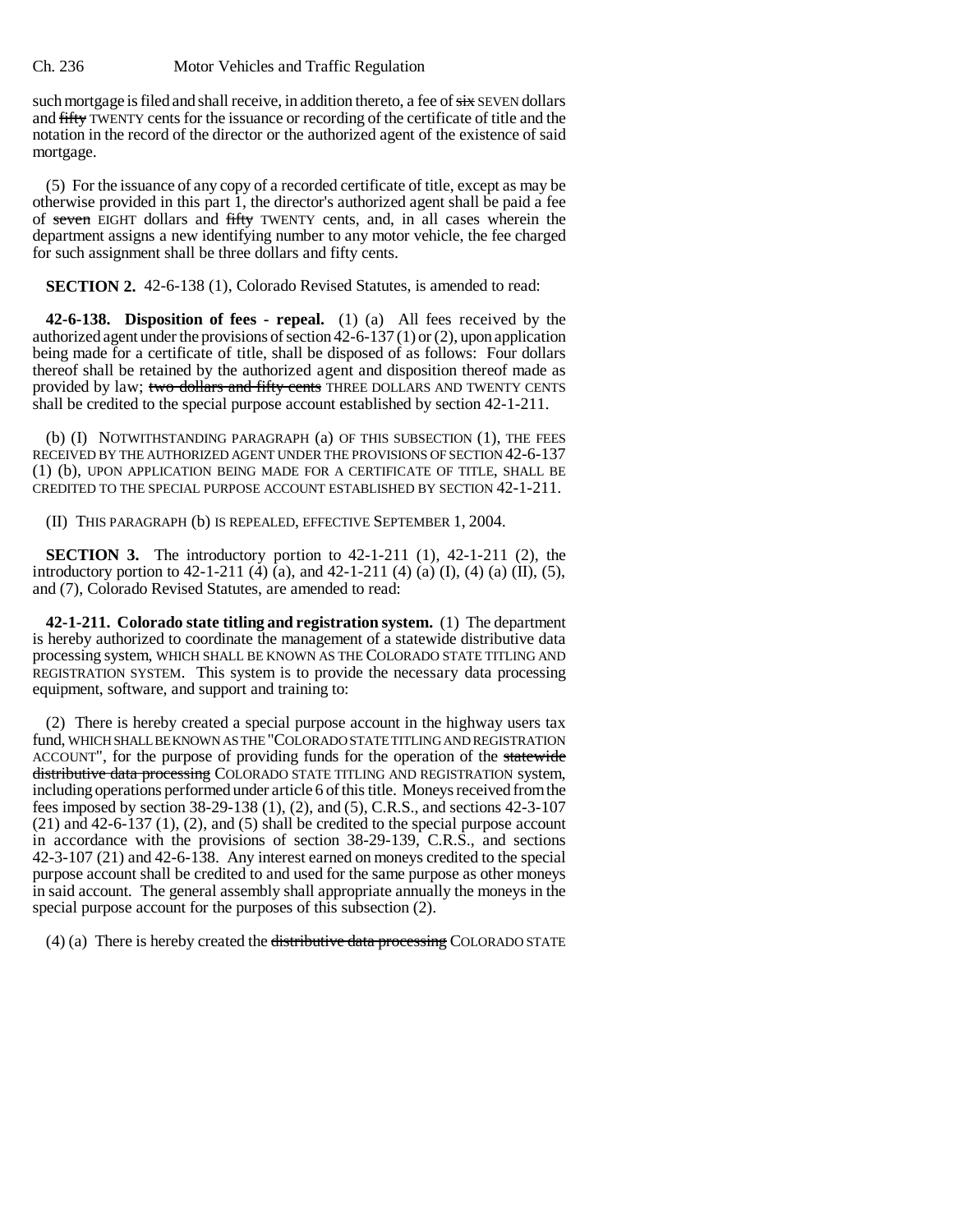TITLING AND REGISTRATION SYSTEM advisory committee comprised of seven authorized agents who must be county clerk and recorders or the manager of revenue for the city and county of Denver and shall be appointed by the executive director of the department. The committee shall:

(I) Assist in the development of annual operational plans and budget proposals regarding the distributive data processing COLORADO STATE TITLING AND REGISTRATION system and the special purpose account;

(II) Give final approval of all plans for the development and operation of the distributive data processing COLORADO STATE TITLING AND REGISTRATION system and the annual budget and any supplemental budget requests funded by the special purpose account; and

(5) The department and the authorized agents' advisory committee shall develop procedures and provide a formula for the reimbursement of expenditures made by any county which THAT has a data processing system for the registration and titling of motor vehicles. Such reimbursement shall not commence until July 1, 1984, and shall not exceed an amount which THAT would be required to establish and maintain such system as if it were a component of the distributive data processing COLORADO STATE TITLING AND REGISTRATION system established pursuant to this section.

(7) On or before January 1, 1986, the department shall submit a report to the general assembly on the implementation of this section. Such report shall include a report on the credits to and expenditures from the special purpose account.

**SECTION 4.** 42-1-212 (1) and (2) (a), Colorado Revised Statutes, are amended to read:

**42-1-212. Consolidated data processing system - voter registration.** (1) The general assembly hereby finds and declares that there is a need for coordination between the department of revenue and the department of state regarding the consolidated use of data processing systems utilized for voter and motor vehicle registration. The general assembly finds that consolidating such systems will result in significant savings to the state and will foster improved service and efficiency. Toward that end, there shall be created a consolidated data processing system for the purpose of operating voter registration on the distributive data processing COLORADO STATE TITLING AND REGISTRATION system managed by the department of revenue pursuant to section 42-1-211.

(2) (a) The department of revenue shall establish, operate, and maintain such computer services within the distributive data processing COLORADO STATE TITLING AND REGISTRATION system as are necessary to maintain a telecommunications network which THAT provides access from the offices of county clerk and recorders to the master list of registered electors maintained in the manner prescribed by sections 1-2-301 and 1-2-302, C.R.S. The provision of such service shall be delivered in accordance with the standards set forth in the memorandum of understanding entered into pursuant to the provisions of paragraph (c) of this subsection (2).

**SECTION 5.** 42-3-103.5 (4), Colorado Revised Statutes, is amended to read: